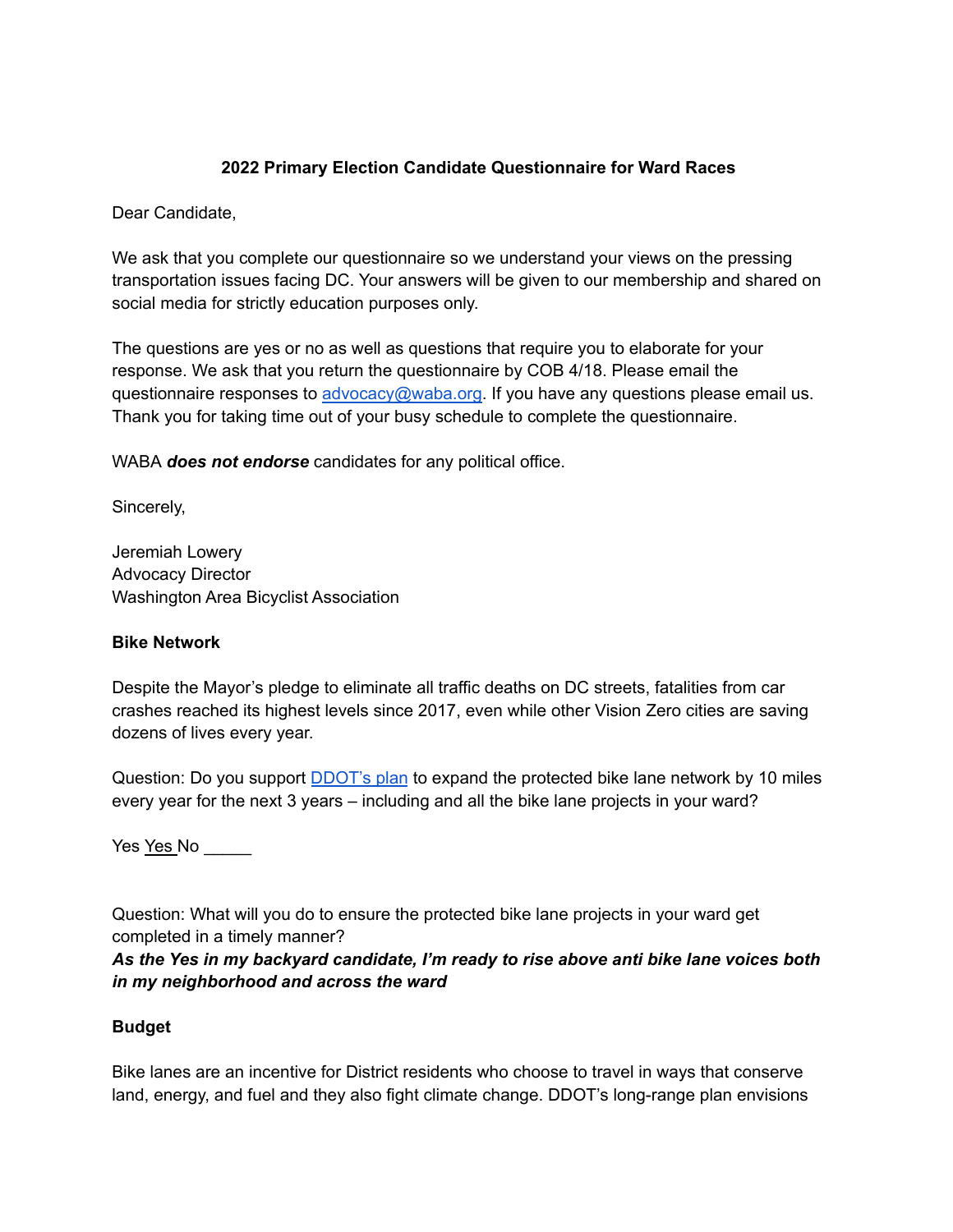miles of protected bicycle lanes – which makes bicycling safer, easier and more popular and also reduces fuel use.

Question: Will you press DDOT to accelerate plans for more protected bike lanes (which may repurpose driving lanes and street parking) and budget adequate money for DDOT to build these bike lanes? Including ensuring DDOT has the staff and resources in the budget to complete the projects at a rapid pace?

Yes Yes No \_\_\_\_\_

Question: What other budgetary biking and transportation items will you fight for and prioritize? I will be pushing for public bike racks at all major transportation hubs.

## **Trails Network**

The Capital Trails Coalition seeks to create a world-class network of multi-use trails that are equitably distributed throughout the Washington DC region. The Coalition is in the process of finding funding to complete 800 miles of planned trails into pavement that people can walk and bike on. Trails are an economic boost for local economies and improve the health and well being of communities, would you support DC, alongside MD and VA, dedicating funding to complete our regional trail network?

Yes Yes No

Further explain how you would advocate for the completion of the DC's portion of the Trail Network?

## **I will be a tireless advocate for any and all trail expansions**

## **Vision Zero**

Do you support the recent bills before the Transportation Committee, that would ban right turn on reds and permit the so-called Idaho stop?

Yes Yes No \_\_\_\_\_

Vision Zero - is it working and if not, what needs to be done by the District to achieve the goal of zero deaths due to traffic crashes?

Vision Zero has been a complete failure, and the best way to prevent car accidents is to get people out of cars and into public transportation or onto bikes. By implementing policy that incentives this, we will realize vision zero.

# **Transportation Equity Priorities**